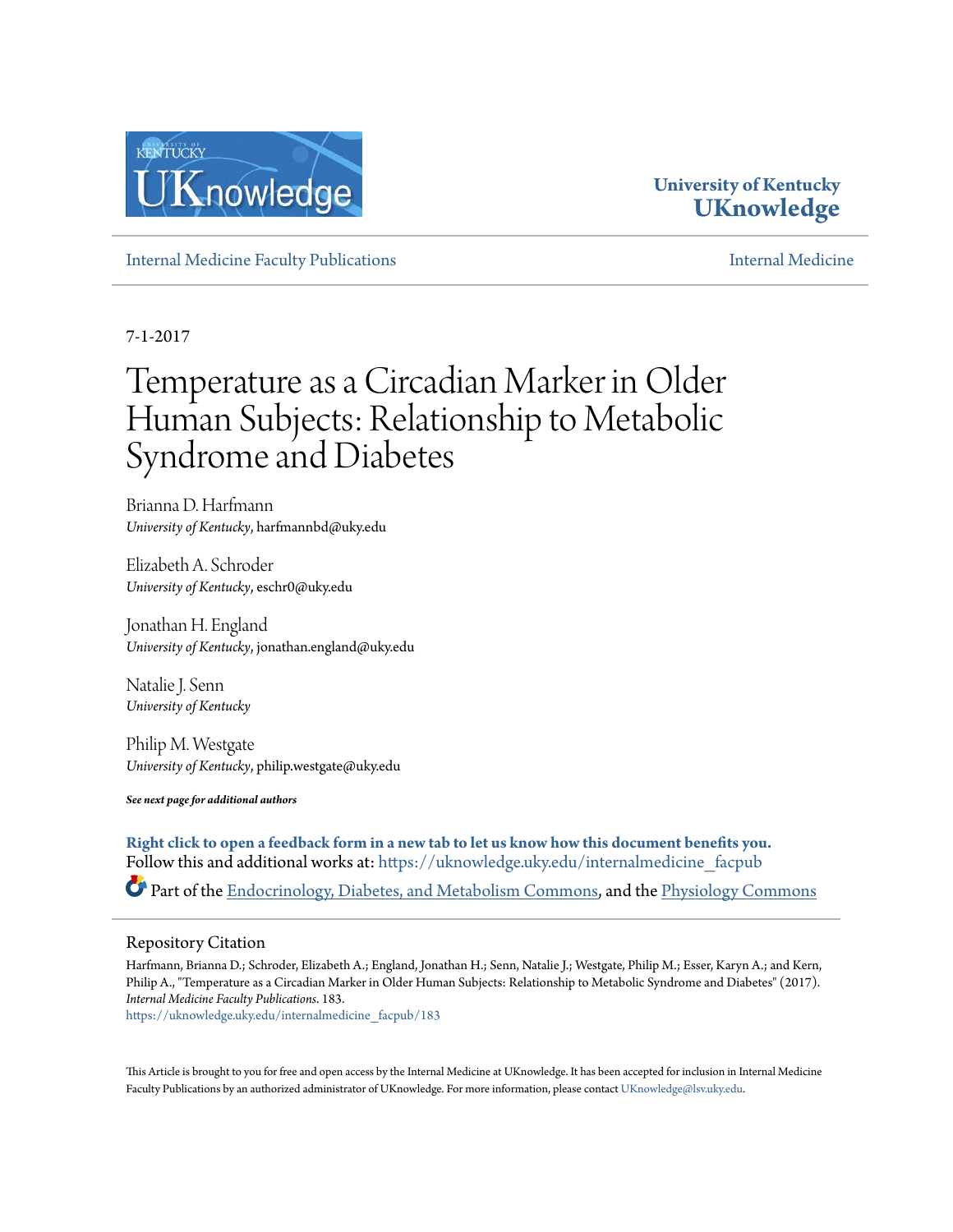# **Authors**

Brianna D. Harfmann, Elizabeth A. Schroder, Jonathan H. England, Natalie J. Senn, Philip M. Westgate, Karyn A. Esser, and Philip A. Kern

### **Temperature as a Circadian Marker in Older Human Subjects: Relationship to Metabolic Syndrome and Diabetes**

**Notes/Citation Information** Published in *Journal of the Endocrine Society*, v. 1, issue 7, p. 843-851.

Copyright © 2017 Endocrine Society

This article has been published under the terms of the Creative Commons Attribution Non-Commercial, No-Derivatives License (CC BY-NC-ND; <https://creativecommons.org/licenses/by-nc-nd/4.0/>).

**Digital Object Identifier (DOI)**

https://doi.org/10.1210/js.2017-00086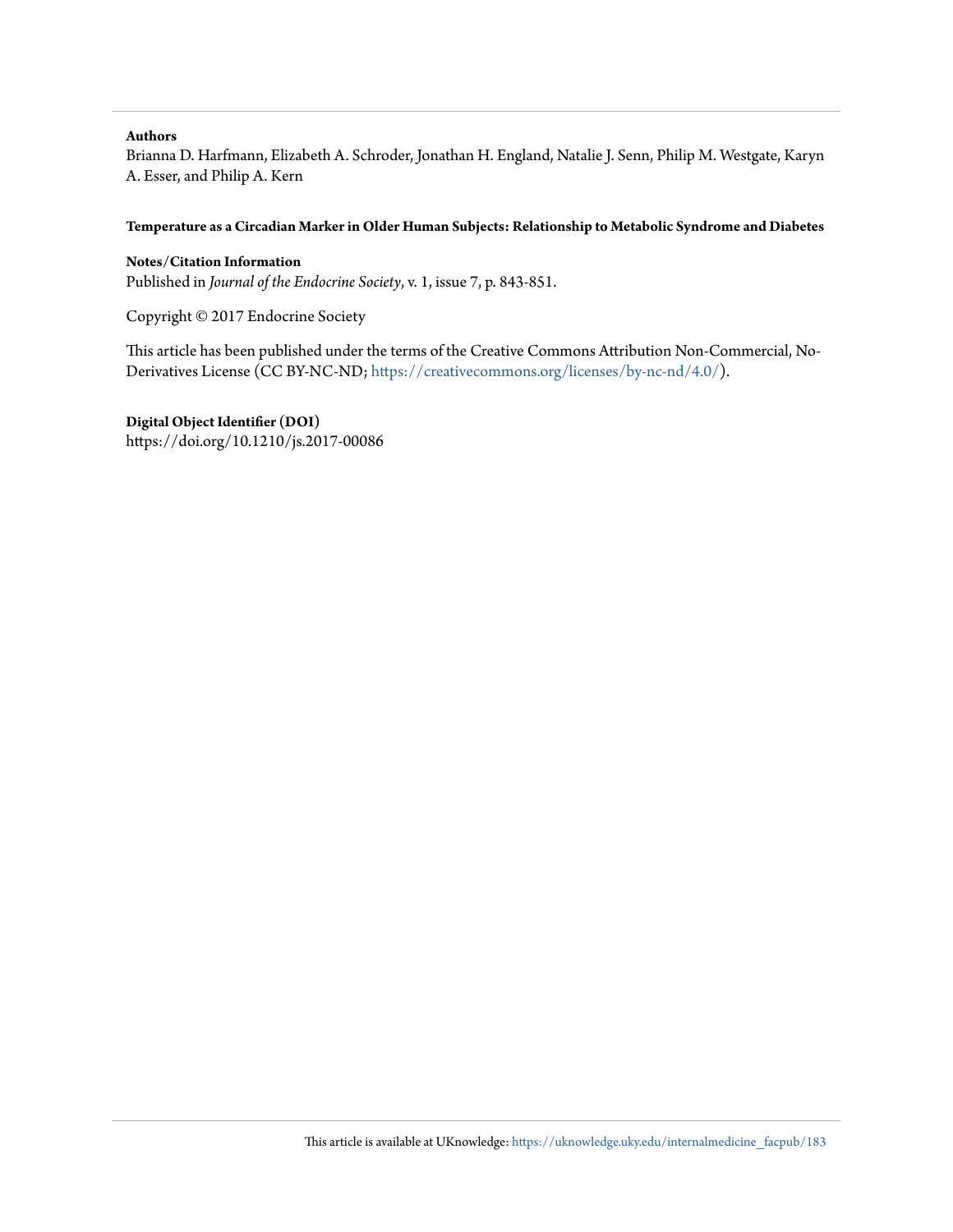# Temperature as a Circadian Marker in Older Human Subjects: Relationship to Metabolic Syndrome and Diabetes

# Brianna D. Harfmann,<sup>1</sup> Elizabeth A. Schroder,<sup>2</sup> Jonathan H. England,<sup>2</sup> Natalie J. Senn,<sup>2</sup> Philip M. Westgate,<sup>3</sup> Karyn A. Esser,<sup>2</sup> and Philip A. Kern<sup>1</sup>

 ${}^{1}$ The Department of Medicine, Division of Endocrinology, and the Barnstable Brown Diabetes and Obesity Center, University of Kentucky, Lexington, Kentucky 40536; <sup>2</sup>Department of Physiology and Center for Muscle Biology, University of Kentucky, Lexington, Kentucky 40536; and <sup>3</sup>Department of Biostatistics, College of Public Health, University of Kentucky, Lexington, Kentucky 40536

Background: Circadian rhythms are characterized by approximate 24-hour oscillations in physiological and behavioral processes. Disruptions in these endogenous rhythms, most commonly associated with shift work and/or lifestyle, are recognized to be detrimental to health. Several studies have demonstrated a high correlation between disrupted circadian rhythms and metabolic disease. The aim of this study was to determine which metabolic parameters correlate with physiological measures of circadian temperature amplitude (TempAmp) and stability (TempStab).

Methods: Wrist skin temperature was measured in 34 subjects (ages 50 to 70, including lean, obese, and diabetic subjects) every 10 minutes for 7 consecutive days. Anthropometric measures and fasting blood draws were conducted to obtain data on metabolic parameters: body mass index, hemoglobin A1C, triglycerides, cholesterol, high-density lipoprotein, and low-density lipoprotein. A history of hypertension and current blood pressure was noted.

Results: Analysis of the data indicated a substantial reduction in TempAmp and TempStab in subjects with metabolic syndrome (three or more risk factors). To determine the impact of individual interdependent metabolic factors on temperature rhythms, stepwise multilinear regression analysis was conducted using metabolic syndrome measurements. Interestingly, only triglyceride level was consistently correlated by the analysis. Triglyceride level was shown to contribute to 33% of the variability in TempAmp and 23% of the variability in TempStab.

Conclusion: Our results demonstrate that elevated triglycerides are associated with diminished TempAmp and TempStab in human subjects, and triglycerides may serve as a primary metabolic predictor of circadian parameters.

Copyright © 2017 Endocrine Society

This article has been published under the terms of the Creative Commons Attribution Non-Commercial, No-Derivatives License (CC BY-NC-ND; [https://creativecommons.org/licenses/by-nc](https://creativecommons.org/licenses/by-nc-nd/4.0/)[nd/4.0/](https://creativecommons.org/licenses/by-nc-nd/4.0/)).

Freeform/Key Words: triglycerides, obesity, metabolic syndrome, circadian rhythm

Circadian rhythms, or the 24-hour oscillations in physiological and behavioral processes, are essential to health [[1, 2](#page-9-0)]. These rhythms are generated by a molecular clock present in every cell of an organism and entrained to environmental cues [\[3](#page-9-0)–[5\]](#page-9-0). In mammals, the master clock is located in the suprachiasmatic nucleus of the hypothalamus and serves to orchestrate synchronization among all other clocks in the body, referred to as peripheral clocks [[6, 7\]](#page-9-0). Impaired or desynchronized rhythms among tissues have been shown to be connected to a

Abbreviations: BMI, body mass index; BP, blood pressure; HbA1C, hemoglobin A1C; HDL, high-density lipoprotein; LDL, low-density lipoprotein; MetS, metabolic syndrome; TempAmp, temperature amplitude; TempStab, temperature stability; TG, triglycerides.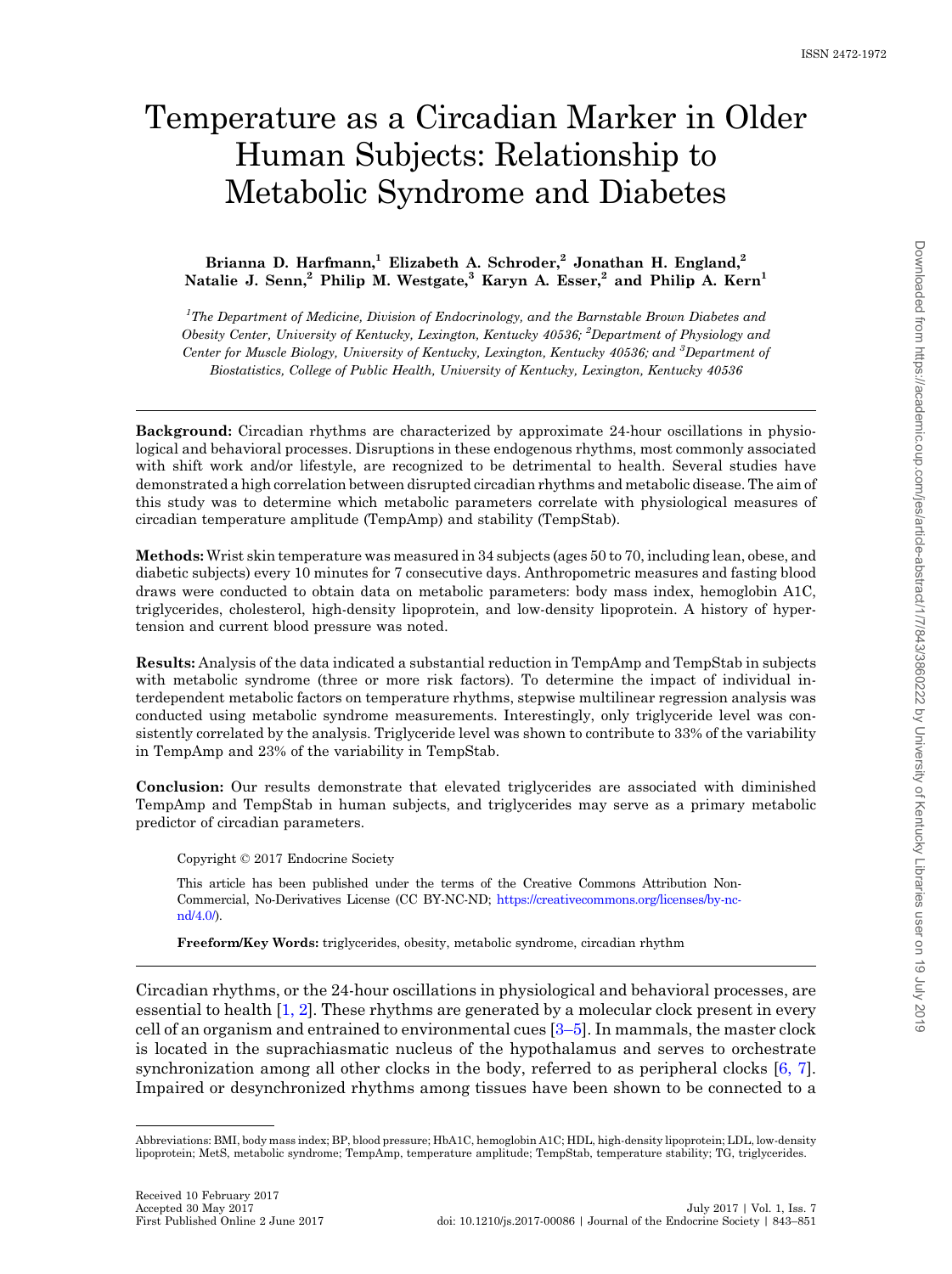multitude of the diseases that plague us today, including cardiovascular disease, metabolic disease, cancer, and stroke [\[1, 8, 9\]](#page-9-0). Many studies have demonstrated a link between metabolic disease and circadian rhythms. Night shift workers have been shown to have increased risk of diabetes [\[10](#page-9-0)]. Misalignment of feeding and light cycles causes desynchronization of clocks and development of metabolic syndrome (MetS) in mice [[11\]](#page-9-0). In addition, irregular activity rhythms, independent of total activity, are linked to elevated risk of dyslipidemia, hypertension, obesity, diabetes, and MetS in adults [\[12](#page-9-0)].

In a previous study, we demonstrated a substantial decrease in circadian amplitude and stability of temperature rhythms in young men with higher body fat or the presence of at least one factor of MetS [\[13](#page-9-0)]; however, body fat is only one of a variety metabolic characteristics. Although it is well established that metabolism and circadian rhythms are interdependent, it is still unclear whether certain metabolic aspects are more strongly associated with circadian rhythms [[3, 14, 15](#page-9-0)]. To investigate this, we collected fasting laboratory values and anthropometric measurements and evaluated circadian rhythms by measuring wrist skin temperature, which has been validated as a good circadian assessment [[16](#page-9-0)–[19](#page-9-0)]. Because MetS becomes much more prevalent with age, we recruited participants between the ages of 50 and 70 years with a body mass index (BMI) of 27 to 40 kg/m<sup>2</sup>. Using wrist skin temperature data from these individuals, we were able to compare circadian temperature amplitude (TempAmp) and stability (TempStab) to MetS associated factors such as BMI, blood pressure (BP), hemoglobin A1C (HbA1C), cholesterol, high-density lipoprotein (HDL), low-density lipoprotein (LDL), and triglycerides (TG). Our findings demonstrate that TG is the most substantial factor associated with both TempAmp and TempStab and that as TG levels increase, a reduction in TempAmp and TempStab is observed.

# 1. Methods

#### A. Subjects

Participants were recruited on a volunteer basis through institutional review board– approved advertisements such as flyers, Web postings (University of Kentucky Clinical Research), and ResearchMatch. Thirty-four subjects of both sexes between the ages of 50 and 70 years and a BMI of 27 to 40 kg/m<sup>2</sup> were included in this study. Individuals with limited mobility, renal disease, severe heart failure, shift work, unpredictable social situations, obstructive sleep apnea, and uncontrolled mental health disorders were excluded. The women included in the study were postmenopausal or had previously undergone a hysterectomy. All subjects were euthyroid with a normal thyrotropin. Among the 34 subjects, 10 had diagnosed type 2 diabetes, of which five were being treated with insulin. MetS was defined as the presence of at least three metabolic risk factors [\[20](#page-9-0)]. These risk factors include  $TG \ge 150$  mg/dL, fasting blood glucose  $\geq$ 100 mg/dL, BP  $\geq$ 130/85 mm Hg (elevated systolic or diastolic), or a history of hypertension and on treatment,  $HDL < 40$  in men or  $< 50$  in women, and waist circumference  $\geq 35$  or 40 inches in women or men, respectively. Of the 34 subjects, 18 had a history of hypertension and were on medications; of the other 16 subjects without a history of hypertension, only two exhibited hypertension (systolic  $BP > 140$  mm Hg, diastolic  $BP > 90$  mm Hg) at the screening visit.

Preceding the initiation of the study, each individual signed an informed consent as approved by the University of Kentucky institutional review board.

# B. Vital Signs and Blood Sampling

Participants were weighed using a calibrated scale, and standing height was determined by measurement with a wall-fixed stadiometer for calculation of BMI. Heart rate and BP were measured after participants had been seated a minimum of 5 minutes. Blood laboratory values were drawn after an overnight  $(>8$  hours) fast, and samples were sent to Quest Diagnostics (Madison, NJ) for analysis of lipids, thyrotropin, and HbA1C.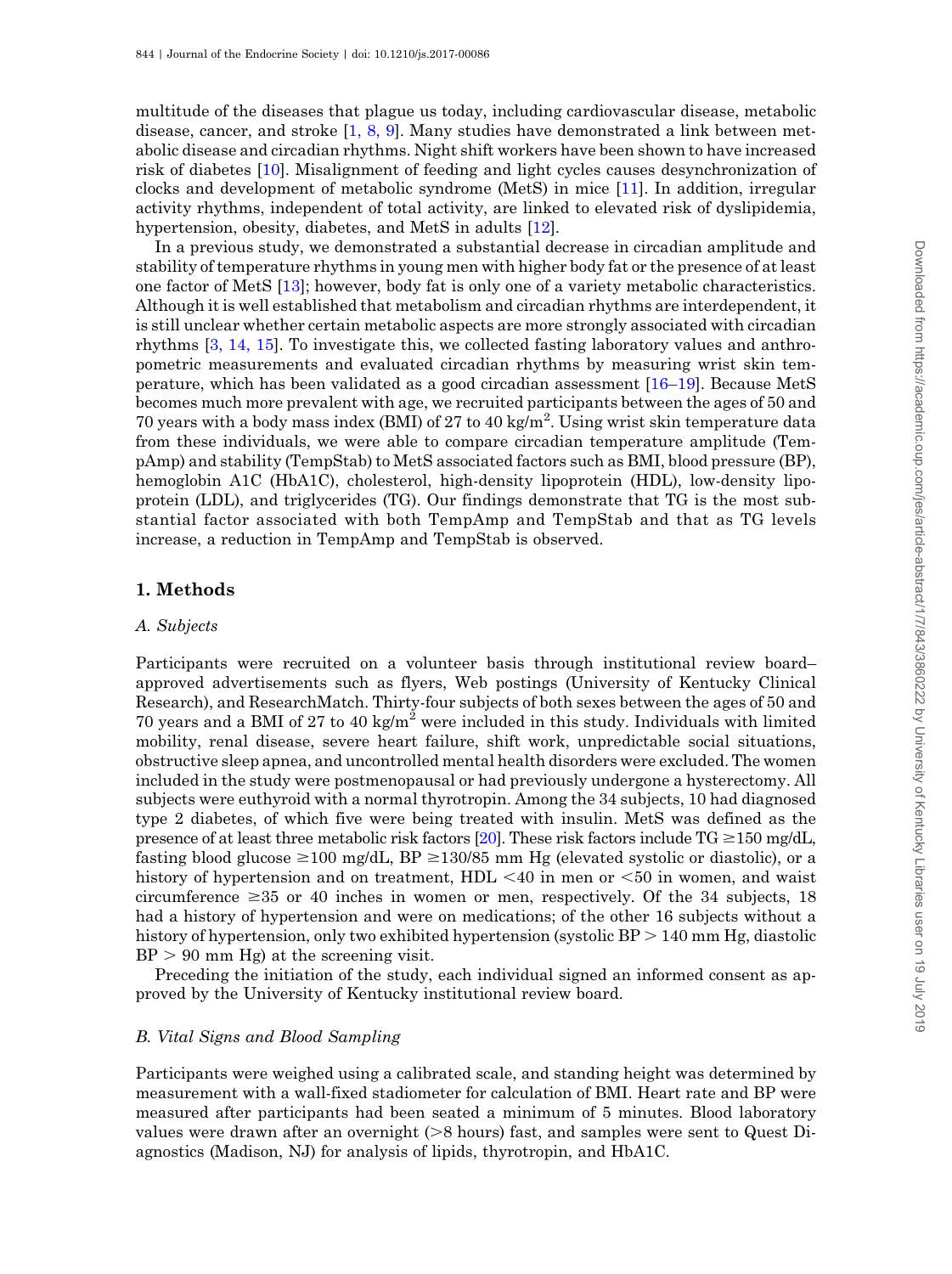#### C. Circadian Rhythm Assessment

Circadian analysis was done using noninvasive wrist skin temperature measurements as described by us previously [\[13](#page-9-0)]. Wrist skin temperature was monitored and recorded every 10 minutes with a sensitivity of 0.0625°C using the iButton device (Thermochron iButton; Embedded Data Systems, Lawrenceburg, KY). Participants were instructed to wear the iButton on the inside nondominant-hand wrist for 7 consecutive days. The iButton was secured to the wrist with strips of latex-free dressing tape (Hypafix; Smith & Nephew Inc, Memphis, TN) and a cotton sports wrist band provided to the participants. Subjects were instructed to limit the removal of the iButton (i.e., bathing) to limit disruptions in recordings. Data were transferred from the iButton through an adapter (SK-IB-R-iButton Connectivity Kit; Embedded Data Systems). Recorded data from 7 days wearing the iButton were used to determine the circadian amplitude and stability using the software program JTK-Cycle [\[13, 21](#page-9-0)]. Amplitude is defined by the peak and midline values. Stability was defined as the variation in the oscillatory pattern of the individual's circadian data over the days of data collection.

#### D. Statistical Analysis

Subjects were categorized as either having MetS or no MetS; corresponding descriptive data are shown as mean  $\pm$  standard deviation for continuous variables and count (%) for categorical variables. Comparisons were made via the use of two-sample t tests and Fisher exact tests. Pearson correlations were used to quantify associations between continuous variables in bivariate analyses, whereas multiple linear regression was used when numerous variables were used as predictors of TempAmp and TempStab. For estimates from the regression models to correspond to adjusted Pearson correlations, variables were centered and standardized. All tests were two-sided, and statistical significance for all tests was set at  $P \le 0.05$ . Analyses were conducted in GraphPad Prism (version 5, GraphPad Software, San Diego, CA), Statistical Package for Social Sciences (version 23, Armonk, NY), and SAS version 9.4 (SAS Institute, Cary, NC).

# 2. Results

Previous research has demonstrated diminished temperature rhythms in individuals with MetS [\[12, 13, 16, 22, 23](#page-9-0)]. We verified this relationship in our own study population by comparing TempAmp and TempStab between subjects with MetS (3+ risk factors) and those without MetS (0 to 2 risk factors). Individuals with MetS displayed a significantly lower TempAmp (MetS:  $0.65 \pm 0.12$  vs no MetS:  $0.98 \pm 0.08$ ,  $P = 0.03$ ) and TempStab (MetS: 79.96  $\pm$ 16.87 vs no MetS:  $131.50 \pm 13.23$ ,  $P = 0.04$ ) [\(Fig. 1\)](#page-5-0).

MetS involves a number of clinical features, some of which may have stronger relationships with circadian rhythms than others. We were interested in determining how specific metabolic factors tracked with TempAmp and TempStab [\(Table 1\)](#page-5-0). Using data on BMI, age, sex, HbA1C, cholesterol, HDL, TG, LDL, and BP, we determined the correlation between each parameter and TempAmp or TempStab ([Table 2\)](#page-6-0). As seen in [Fig. 2,](#page-6-0) univariate regression exhibited significant correlations for TG with TempAmp ( $r = -0.58$ ,  $P < 0.001$ ) and TempStab  $(r = -0.48, P < 0.001)$ . Although TG, HbA1C, and HDL all showed univariate correlations with TempAmp and TempStab ([Table 2](#page-6-0)), these metabolic factors, and others we examined, are not independent of each other. Therefore, to evaluate the adjusted associations between each metabolic variable and TempAmp and TempStab, we used multiple linear regression analyses [\(Table 2](#page-6-0)). Multivariate analysis revealed TG (TempAmp:  $r = -0.58$ ,  $P < 0.001$ ; TempStab:  $r = -0.48$ ,  $P < 0.001$ ) as the sole factor significantly correlated with TempAmp and TempStab. The relationship between TG and TempAmp can be seen in the representative temperature traces from two subjects in [Fig. 3.](#page-7-0)

These data included all 34 subjects, but we also examined the relationship between TG and TempAmp and TempStab in the diabetic subjects alone [\(Table 3](#page-8-0)). Stepwise multilinear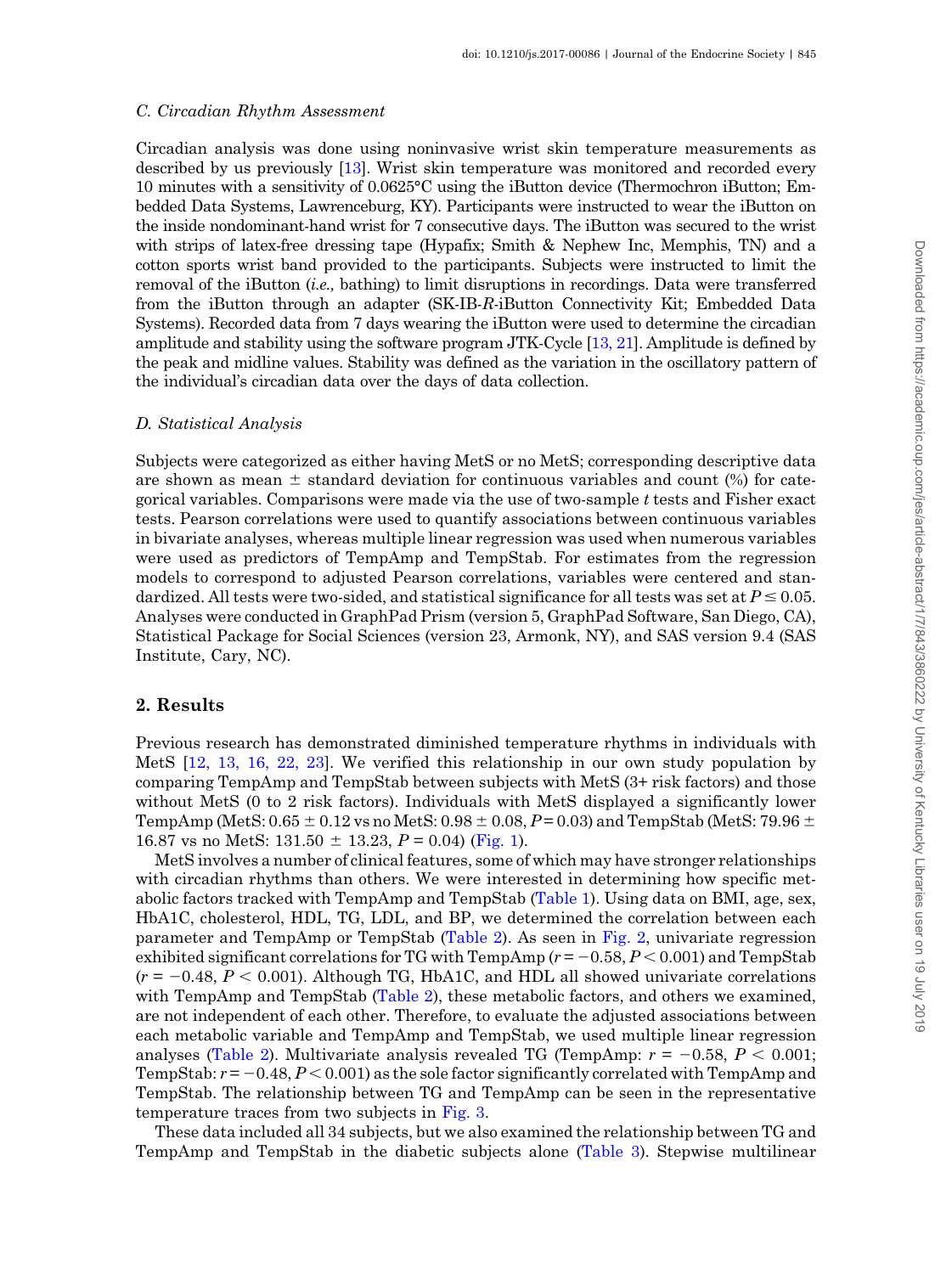<span id="page-5-0"></span>

amplitude for individuals with MetS (more than three risk factors)  $(n = 10)$  or without MetS  $(n = 24)$   $(P = 0.023)$ . (b) Circadian stability for individuals with MetS  $(n = 10)$  or without MetS (n = 24) ( $P = 0.049$ ).

regression analysis created two models for TempAmp, both of which include TG. The first model identifies TG as the only explanatory variable, contributing 68% to the variability of TempAmp ( $r = -0.82$ ,  $P = 0.001$ ). The second model uses both age ( $r = 0.413$ ,  $P < 0.05$ ) and TG  $(r = -0.765, P < 0.01)$  to explain the variability of TempAmp. The model for TempStab, however, includes TG only ( $r = -0.75$ ,  $P < 0.05$ ), with TG explaining 56% of the variability of TempStab. Therefore, even in the smaller subset of diabetic participants, TG is the most prominent factor affecting TempAmp and TempStab. Overall, these data suggest that TG has the greatest impact on circadian temperature rhythms and is the predominant MetS marker for disrupted circadian rhythms.

# 3. Discussion

A number of physiological processes in the human body oscillate over the course of a 24-hour day. One such process that is highly linked at both the cellular and systems level to circadian rhythms is metabolism [[2, 3, 24, 25\]](#page-9-0). As previously mentioned, circadian rhythm disruption and MetS are highly associated [[22, 23, 26\]](#page-10-0), but MetS encompasses a variety of

|                            | No MetS (<3 Risk Factors) | MetS (3+ Risk Factors) | P Value |  |
|----------------------------|---------------------------|------------------------|---------|--|
| BMI                        | $28.9 \pm 4.3$            | $34.2 \pm 5.3$         | 0.01    |  |
| Systolic BP (mm Hg)        | $115.5 \pm 12.2$          | $128.6 \pm 9.9$        | 0.01    |  |
| Diastolic BP (mm Hg)       | $68.7 \pm 10.0$           | $76.9 \pm 6.6$         | 0.03    |  |
| Waist (inches)             | $38.8 \pm 6.7$            | $44.9 \pm 5.5$         | 0.02    |  |
| HDL                        | $69.4 \pm 17.8$           | $44.4 \pm 16.6$        | < 0.001 |  |
| Triglycerides (mg/dL)      | $89.9 \pm 12.8$           | $179.4 \pm 50.3$       | < 0.001 |  |
| Glucose $(mg/dL)$          | $90.3 \pm 12.8$           | $117.7 \pm 32.9$       | < 0.001 |  |
| HbA1C                      | $5.6 \pm 0.4$             | $6.5 \pm 1.2$          | < 0.001 |  |
| Diagnosed hypertension (%) |                           |                        | 0.01    |  |
| Yes                        | 9(37.5)                   | 9(90)                  |         |  |
| No                         | 15(62.5)                  | 1(10)                  |         |  |
| Patients with diabetes (%) |                           |                        | 0.16    |  |
| Yes                        | 3(12.5)                   | 4(40.0)                |         |  |
| No                         | 21 (87.5)                 | 6(60.0)                |         |  |
| $Sex(\%)$                  |                           |                        | 0.40    |  |
| Male                       | 5(20.8)                   | 4(40.0)                |         |  |
| Female                     | 19 (79.2)                 | 6(60.0)                |         |  |

Data shown as mean  $\pm$  standard deviation. P values of <0.05 are shown in italics.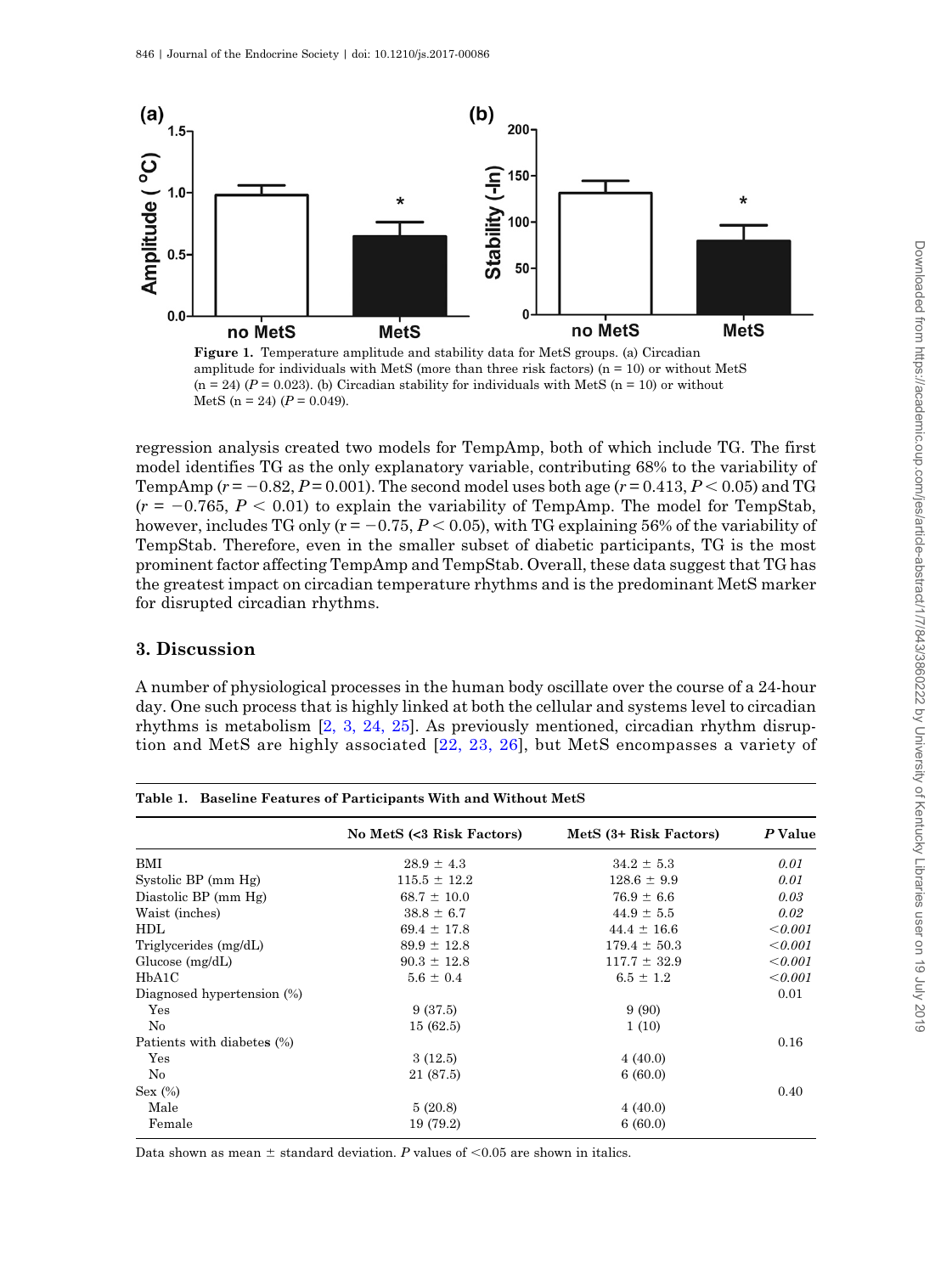|                        | Amplitude |         | <b>Stability</b> |         |  |
|------------------------|-----------|---------|------------------|---------|--|
| <b>Variable</b>        | Pearson r | P Value | Pearson r        | P Value |  |
| Univariate analysis    |           |         |                  |         |  |
| BMI                    | $-0.217$  | 0.218   | $-0.097$         | 0.583   |  |
| Sex                    | 0.142     | 0.424   | 0.234            | 0.183   |  |
| Age                    | 0.105     | 0.554   | 0.026            | 0.882   |  |
| HbA1C                  | $-0.450$  | 0.008   | $-0.400$         | 0.009   |  |
| Cholesterol            | 0.126     | 0.478   | 0.083            | 0.642   |  |
| <b>HDL</b>             | 0.454     | 0.008   | 0.305            | 0.080   |  |
| TG                     | $-0.577$  | 0.000   | $-0.480$         | 0.004   |  |
| LDL                    | 0.057     | 0.748   | 0.063            | 0.725   |  |
| Systolic BP            | 0.100     | 0.574   | $-0.047$         | 0.791   |  |
| Diastolic BP           | $-0.163$  | 0.356   | $-0.208$         | 0.239   |  |
| Diagnosed hypertension | 0.223     | 0.206   | 0.221            | 0.209   |  |
| Multivariate analysis  |           |         |                  |         |  |
| BMI                    | 0.071     | 0.672   | 0.166            | 0.353   |  |
| Sex                    | $-0.017$  | 0.914   | 0.112            | 0.498   |  |
| Age                    | 0.220     | 0.136   | 0.120            | 0.456   |  |
| HbA1C                  | $-0.132$  | 0.494   | $-0.155$         | 0.455   |  |
| Cholesterol            | 0.013     | 0.931   | $-0.012$         | 0.939   |  |
| <b>HDL</b>             | 0.147     | 0.441   | 0.000            | 0.999   |  |
| TG                     | $-0.577$  | 0.000   | $-0.480$         | 0.004   |  |
| <b>LDL</b>             | $-0.036$  | 0.809   | $-0.014$         | 0.928   |  |
| Systolic BP            | 0.285     | 0.057   | 0.095            | 0.563   |  |
| Diastolic BP           | 0.017     | 0.914   | $-0.065$         | 0.695   |  |
| Diagnosed hypertension | $-0.030$  | 0.853   | 0.019            | 0.916   |  |

<span id="page-6-0"></span>Table 2. Correlation Coefficients Between Demographic and Clinical Features and TempAmp and TempStab

 $P$  values of  $< 0.05$  are shown in italics.

measurements; it is still unclear how strongly each factor relates to temperature rhythms. Therefore, the goal of this study was to begin to identify which variables serve as the strongest predictors of two parameters of circadian rhythms: TempAmp or TempStab.

Based on a previous publication in which fat mass was exposed as an explanatory variable for temperature stability in young men [[18\]](#page-9-0), we expected BMI to be included in the multilinear regression models for TempAmp and TempStab. Interestingly, BMI was not correlated in either model and rather TG was the primary predictor of TempAmp and TempStab. In fact,



Figure 2. Correlation data. (a) Linear regression for triglycerides (mg/dL) and temperature amplitude ( $r = -0.58$ ,  $P < 0.001$ ). (b) Linear regression for triglycerides (mg/dL) and temperature stability ( $r = -0.48$ ,  $P < 0.01$ ). N = 34.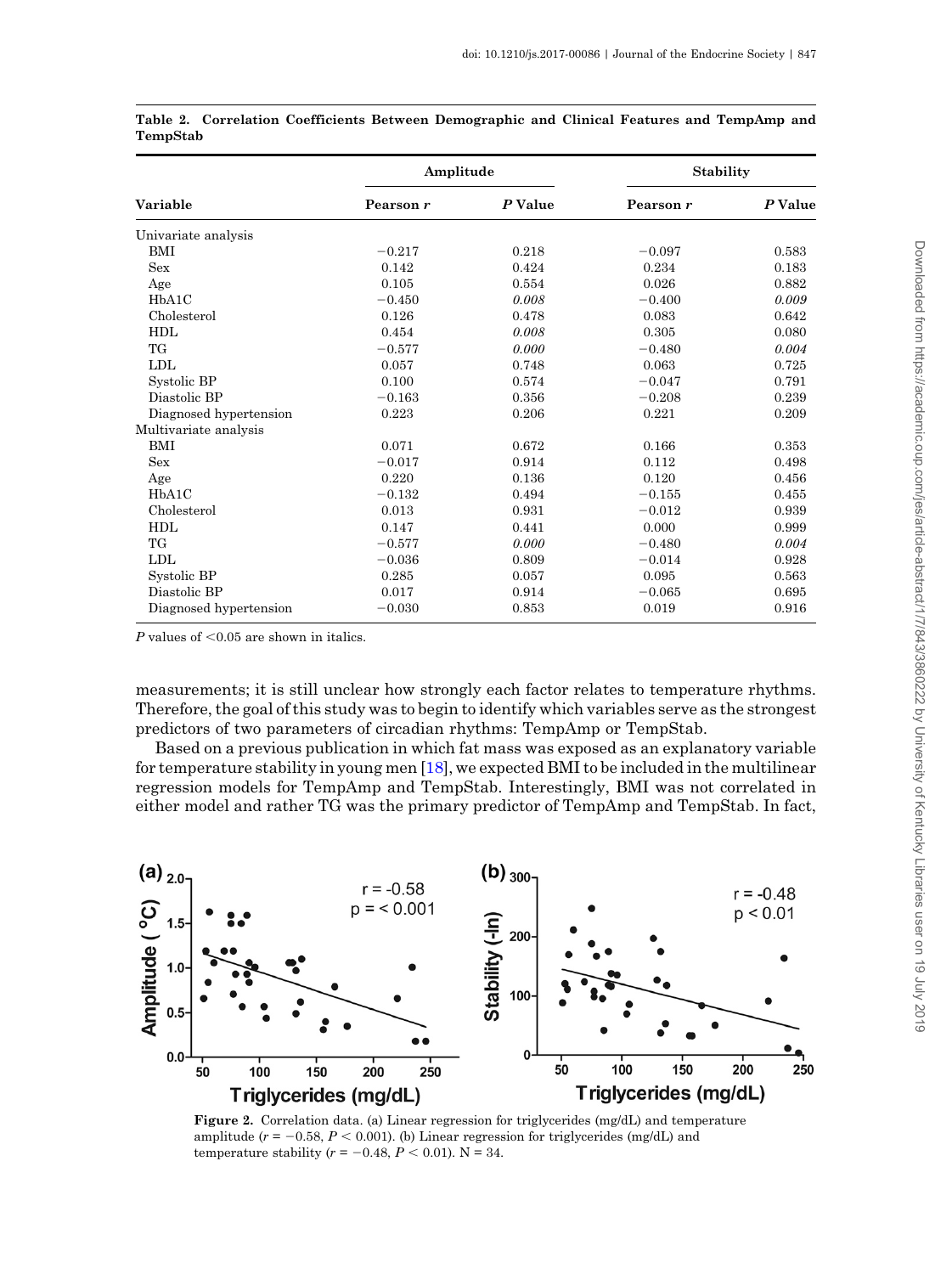<span id="page-7-0"></span>

Figure 3. Representative 7-day traces for temperature amplitude in an individual with (a) low triglycerides and (b) high triglycerides. Shaded regions indicate typical dark hours, whereas nonshaded regions represent typical light hours. As seen by the traces, the amplitude of temperature oscillation over time of day is diminished with high levels of triglycerides.

TG was the only explanatory factor and accounted for 33% of the variability in TempAmp and 23% of the variability in TempStab. The predicting power of TG was further supported by our analysis of the patients with diabetes alone. TG was included in the models for both TempAmp and TempStab for patients with diabetes, and accounted for an even greater proportion of the TempAmp (68%) and TempStab (56%). The greater impact of TG as an explanatory variable in patients with diabetes could be due to the smaller group size  $(n = 10)$ , but it is still compelling evidence for TG as the main metabolic component related to temperature rhythms.

Although regression analyses provide information on the variables' contribution to variance, they do not specify cause and effect. The data do not indicate why TG is correlated with temperature rhythms and or why it is the most important predicting factor. We know that TG levels are regulated in part by circadian rhythms [\[27](#page-10-0)–[32\]](#page-10-0). As such, it could be that diminished circadian amplitude and stability in our participants led to high TG levels. This is feasible considering previous publications regarding animals and humans demonstrating the development of MetS following circadian clock disruption [\[2, 24, 33](#page-9-0)]. In contrast, it could be that abnormal metabolic parameters led to diminished circadian rhythms. Elevated TG may indicate increased insulin secretion [[34](#page-10-0)–[36](#page-10-0)]. A number of studies have demonstrated that hypertriglyceridemia is a consequence of increased hepatic triglyceride production in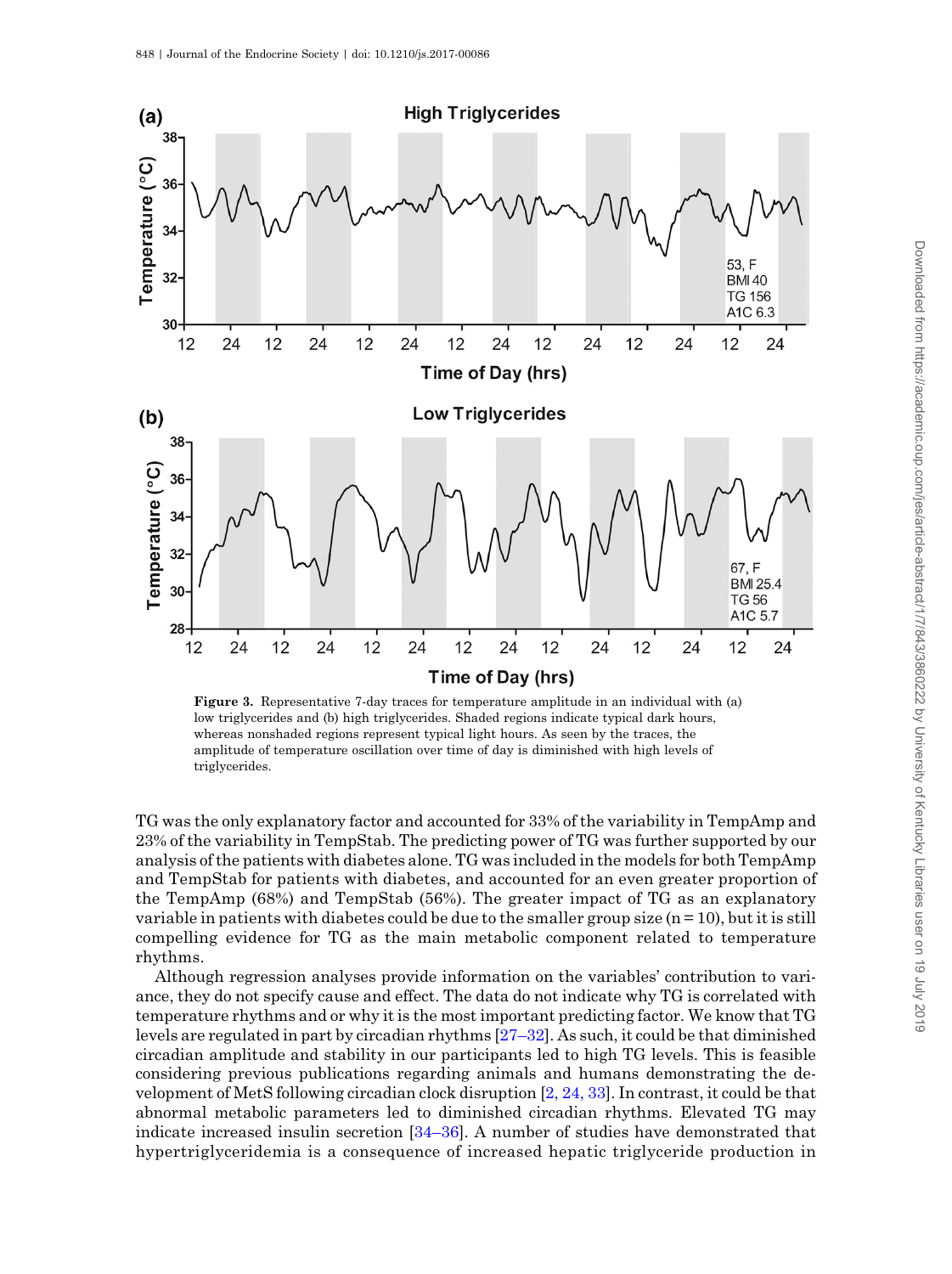|                        | <b>Diabetic</b> |         |          |       |                  |         |  |
|------------------------|-----------------|---------|----------|-------|------------------|---------|--|
|                        | Amplitude       |         |          |       | <b>Stability</b> |         |  |
| Variable               | Pearson r       | P Value |          |       | Pearson r        | P Value |  |
| Univariate analysis    |                 |         |          |       |                  |         |  |
| <b>BMI</b>             | $-0.607$        | 0.062   |          |       | $-0.424$         | 0.222   |  |
| <b>Sex</b>             | 0.165           | 0.648   |          |       | 0.274            | 0.443   |  |
| Age                    | 0.521           | 0.122   |          |       | 0.503            | 0.138   |  |
| HbA1C                  | $-0.630$        | 0.051   |          |       | $-0.628$         | 0.052   |  |
| Cholesterol            | $-0.038$        | 0.918   |          |       | $-0.003$         | 0.993   |  |
| <b>HDL</b>             | 0.563           | 0.090   |          |       | 0.510            | 0.132   |  |
| TG                     | $-0.823$        | 0.003   |          |       | $-0.750$         | 0.012   |  |
| <b>LDL</b>             | 0.033           | 0.927   |          |       | 0.068            | 0.852   |  |
| Systolic BP            | $-0.311$        | 0.381   |          |       | $-0.322$         | 0.364   |  |
| Diastolic BP           | $-0.432$        | 0.212   |          |       | $-0.349$         | 0.322   |  |
| Diagnosed hypertension | 0.623           | 0.054   |          |       | 0.416            | 0.232   |  |
| Multivariate analysis  | Model 1         |         | Model 2  |       |                  |         |  |
| BMI                    | $-0.286$        | 0.230   | $-0.162$ | 0.400 | $-0.096$         | 0.743   |  |
| <b>Sex</b>             | $-0.101$        | 0.664   | $-0.056$ | 0.751 | 0.045            | 0.868   |  |
| Age                    | 0.413           | 0.029   | 0.430    | 0.029 | 0.406            | 0.083   |  |
| HbA1C                  | $-0.168$        | 0.559   | $-0.151$ | 0.485 | $-0.245$         | 0.461   |  |
| Cholesterol            | $-0.287$        | 0.185   | $-0.171$ | 0.332 | $-0.228$         | 0.383   |  |
| <b>HDL</b>             | $-0.524$        | 0.194   | $-0.152$ | 0.688 | $-0.488$         | 0.310   |  |
| TG                     | $-0.823$        | 0.003   | $-0.765$ | 0.001 | $-0.750$         | 0.012   |  |
| <b>LDL</b>             | $-0.270$        | 0.227   | $-0.178$ | 0.308 | $-0.204$         | 0.448   |  |
| Systolic BP            | $-0.013$        | 0.958   | 0.089    | 0.626 | $-0.055$         | 0.842   |  |
| Diastolic BP           | $-0.215$        | 0.337   | $-0.039$ | 0.841 | $-0.148$         | 0.580   |  |
| Diagnosed hypertension | 0.347           | 0.118   | 0.082    | 0.740 | 0.134            | 0.633   |  |

<span id="page-8-0"></span>

|  |  |  | Table 3. Correlations With TempAmp and TempStab in Patients With Diabetes |  |  |  |  |  |
|--|--|--|---------------------------------------------------------------------------|--|--|--|--|--|
|--|--|--|---------------------------------------------------------------------------|--|--|--|--|--|

P values of  $< 0.05$  are shown in italics.

response to inflated postprandial insulin secretion [\[37, 38\]](#page-10-0). The liver is central to the regulation of lipid metabolism, and prior research has shown insulin can phase shift the expression of core clock gene Per2 in the liver, which ultimately shifts the hepatic clock [\[39](#page-10-0)]. A phase shift of the hepatic clock could result in dyssynchrony between the master (suprachiasmatic nucleus) clock and peripheral tissues. Phase shifting or dyssynchrony may contribute to diminished circadian rhythm parameters [[39\]](#page-10-0). Further research is needed to define the relationship between TG and circadian parameters.

Another surprising finding of this study was that TG had a greater association with temperature rhythms than did hypertension or BP. As seen in [Fig. 2,](#page-6-0) systolic BP, diastolic BP, and diagnosed hypertension were all included in the multivariate regression analysis. None of these parameters was correlated in the model. Most of the subjects in this study were being treated for hypertension; hence, this study cannot precisely report the relationship between temperature rhythms and BP. In summary, our data show a substantial relationship between circadian rhythms and circulating TG levels in adults. Our analyses demonstrate TG as the most prevalent predictor of TempAmp and TempStab, which has not previously been shown. Disrupted circadian rhythms are related to a variety of diseases, including cardiovascular disease, obesity, strokes, and cancer [[1, 8, 9\]](#page-9-0). Because of the relationship between TG and circadian parameters, this metabolic parameter may possibly be used to assess risk of circadian-related diseases. If TG levels not only predict circadian parameters, but affect them as well, TG may serve as a target to improve circadian rhythmicity. However, further investigation is required to both establish the causality between the investigated metabolic factors and circadian rhythms.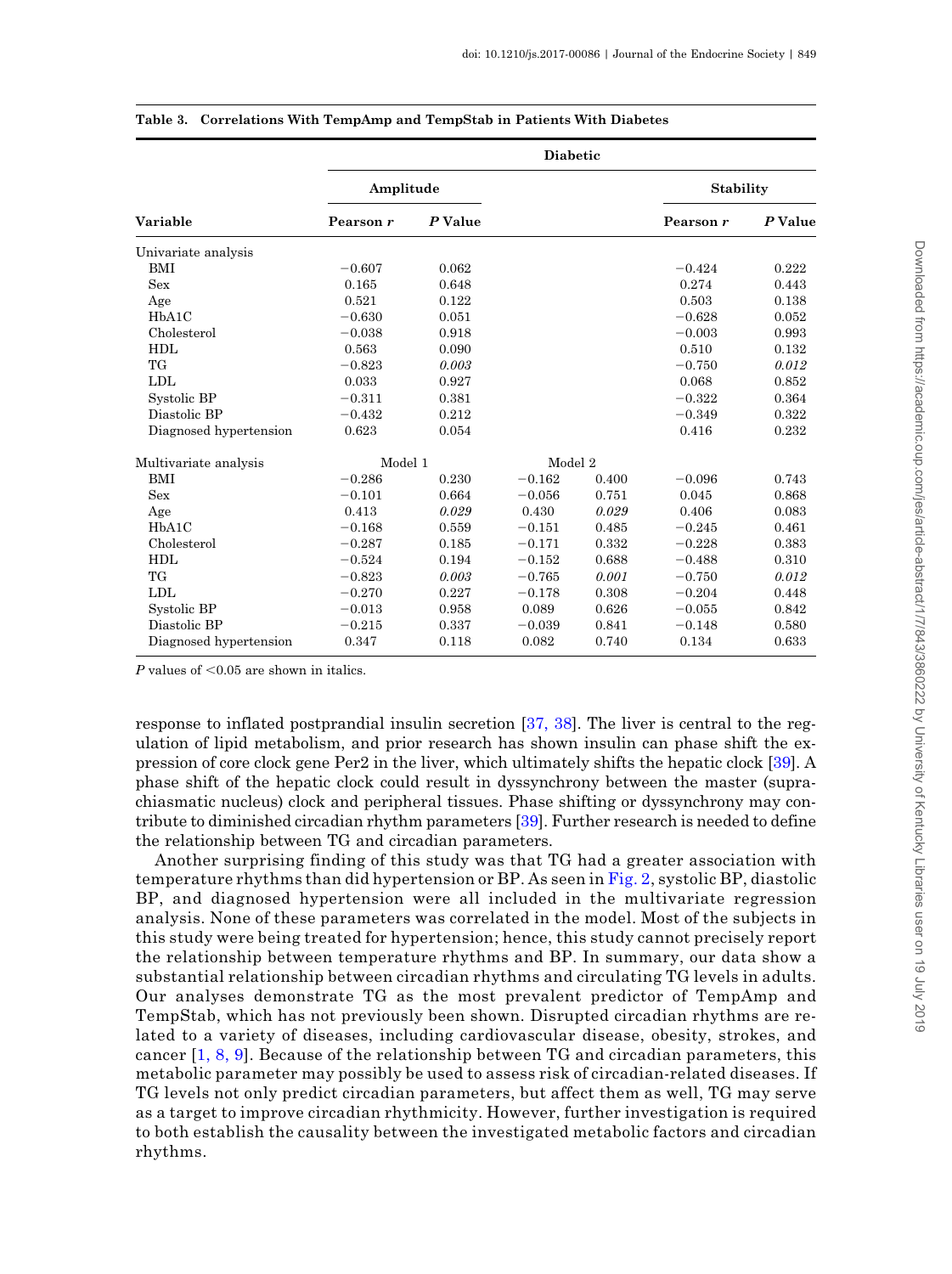### <span id="page-9-0"></span>Acknowledgments

We thank Stacy BeBout and Doug Long at the University of Kentucky for their assistance with subject recruitment.

Address all correspondence to: Philip A. Kern, MD, Division of Endocrinology, CTW 521, University of Kentucky, 900 S. Limestone St., Lexington, Kentucky 40536. E-mail: [philipkern@uky.edu.](mailto:philipkern@uky.edu)

This work was supported by Clinical and Translational Science Award (CTSA) grants UL1TR001998 and P20RR021954.

Disclosure Summary: The authors have nothing to disclose.

#### References and Notes

- 1. Arble DM, Ramsey KM, Bass J, Turek FW. Circadian disruption and metabolic disease: findings from animal models. Best Pract Res Clin Endocrinol Metab. 2010;24(5):785–800.
- 2. Turek FW, Joshu C, Kohsaka A, Lin E, Ivanova G, McDearmon E, Laposky A, Losee-Olson S, Easton A, Jensen DR, Eckel RH, Takahashi JS, Bass J. Obesity and metabolic syndrome in circadian Clock mutant mice. Science. 2005;308(5724):1043–1045.
- 3. Johnston JD, Ordovás JM, Scheer FA, Turek FW. Circadian rhythms, metabolism, and chrononutrition in rodents and humans. Adv Nutr. 2016;7(2):399–406.
- 4. Panda S, Hogenesch JB, Kay SA. Circadian rhythms from flies to human. Nature. 2002;417(6886): 329–335.
- 5. Vitaterna MH, Takahashi JS, Turek FW. Overview of circadian rhythms. Alcohol Res Health. 2001; 25(2):85–93.
- 6. Buijs RM, la Fleur SE, Wortel J, Van Heyningen C, Zuiddam L, Mettenleiter TC, Kalsbeek A, Nagai K, Niijima A. The suprachiasmatic nucleus balances sympathetic and parasympathetic output to peripheral organs through separate preautonomic neurons. J Comp Neurol. 2003;464(1):36–48.
- 7. Plano SA, Golombek DA, Chiesa JJ. Circadian entrainment to light-dark cycles involves extracellular nitric oxide communication within the suprachiasmatic nuclei. Eur J Neurosci. 2010;31(5):876–882.
- 8. Bollinger T, Schibler U. Circadian rhythms from genes to physiology and disease. Swiss Med Wkly. 2014;144:w13984.
- 9. Escobar C, Salgado-Delgado R, Gonzalez-Guerra E, Tapia Osorio A, Angeles-Castellanos M, Buijs RM. Circadian disruption leads to loss of homeostasis and disease. Sleep Disord. 2011;2011:964510.
- 10. Hansen AB, Stayner L, Hansen J, Andersen ZJ. Night shift work and incidence of diabetes in the Danish Nurse Cohort. Occup Environ Med. 2016;73(4):262–268.
- 11. Mukherji A, Kobiita A, Damara M, Misra N, Meziane H, Champy MF, Chambon P. Shifting eating to the circadian rest phase misaligns the peripheral clocks with the master SCN clock and leads to a metabolic syndrome. Proc Natl Acad Sci USA. 2015;112(48):E6691–E6698.
- 12. Sohail S, Yu L, Bennett DA, Buchman AS, Lim AS. Irregular 24-hour activity rhythms and the metabolic syndrome in older adults. Chronobiol Int. 2015;32(6):802–813.
- 13. Tranel HR, Schroder EA, England J, Black WS, Bush H, Hughes ME, Esser KA, Clasey JL. Physical activity, and not fat mass is a primary predictor of circadian parameters in young men. Chronobiol Int. 2015;32(6):832–841.
- 14. Maury E, Ramsey KM, Bass J. Circadian rhythms and metabolic syndrome: from experimental genetics to human disease. Circ Res. 2010;106(3):447–462.
- 15. Ribas-Latre A, Eckel-Mahan K. Interdependence of nutrient metabolism and the circadian clock system: Importance for metabolic health. Mol Metab. 2016;5(3):133–152.
- 16. Corbalán-Tutau MD, Madrid JA, Ordovás JM, Smith CE, Nicolás F, Garaulet M. Differences in daily rhythms of wrist temperature between obese and normal-weight women: associations with metabolic syndrome features. Chronobiol Int. 2011;28(5):425–433.
- 17. Gompper B, Bromundt V, Orgül S, Flammer J, Kräuchi K. Phase relationship between skin temperature and sleep-wake rhythms in women with vascular dysregulation and controls under real-life conditions. Chronobiol Int. 2010;27(9-10):1778–1796.
- 18. Hofstra WA, de Weerd AW. How to assess circadian rhythm in humans: a review of literature. Epilepsy Behav. 2008;13(3):438–444.
- 19. Sarabia JA, Rol MA, Mendiola P, Madrid JA. Circadian rhythm of wrist temperature in normal-living subjects A candidate of new index of the circadian system. Physiol Behav. 2008;95(4):570–580.
- 20. Grundy SM, Cleeman JI, Daniels SR, Donato KA, Eckel RH, Franklin BA, Gordon DJ, Krauss RM, Savage PJ, Smith SC, Jr, Spertus JA, Costa F; American Heart Association; National Heart, Lung, and